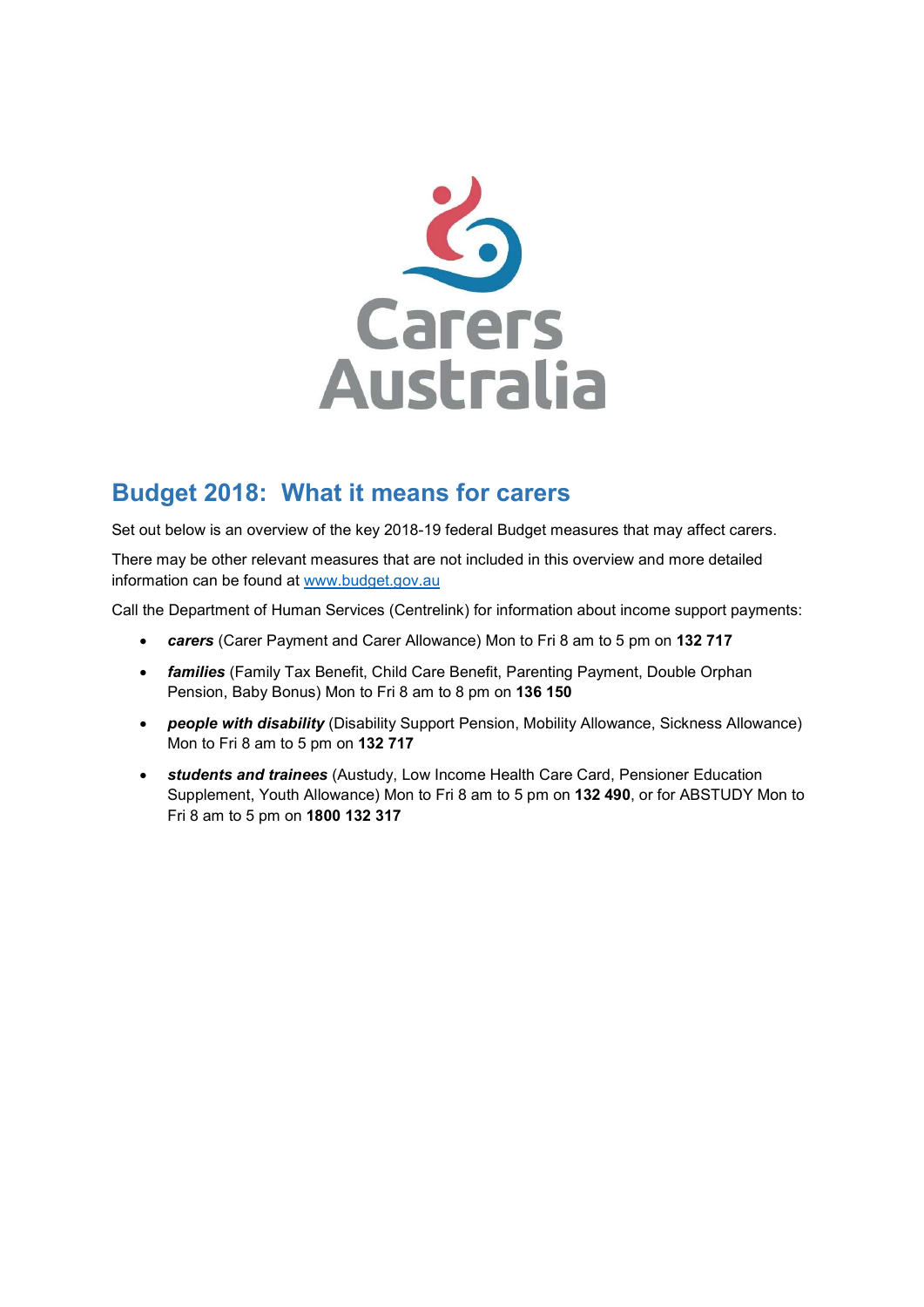

# Please note that Budget measures must be passed by Parliament before they can come into effect

## Summary

The Budget included the measures to design and fund an integrated service delivery system to carers that was announced in by the Minister for Social Services in March.

There were announcements to help older people stay in their own homes for longer including more home care packages. There were also changes announced to increase places in residential aged care facilities and for new facilities in rural, regional and remote areas. There will also be extra services for older people, especially mental health services. The mental health needs of older people has been a neglected area of aged care. Carers Australia supports these measures, but is concerned that the extra home care packages will still nowhere near meet demand. There is also a need for more access to respite care.

Changes to Government payments will place greater financial strain on some carers and people with care needs. Measures of concern include extending the Newly Arrived Residents Waiting period to four years and to Carer Allowance, Family Tax Benefit, Paid Parental Leave and other payments. Carers and people with care needs may also have compulsory deductions made from their payments to pay for fines imposed by state and territory courts, and Disability Support Pensioners in prison for longer than 13 weeks will have their payments cancelled, rather than suspended.

There will be improvements to jobseeker services for people with disability who would like paid work. The Government has also announced measures to provide continuity of support to people who currently access disability support services but are not eligible for the National Disability Insurance Scheme (NDIS). For example people with psychosocial disability. However, while they are expected to include mental health services, it is not clear which specific services will be continued.

## Carer services

## Integrated Carer Support Services

## What has changed?

There are currently more than one hundred organisations funded by the Department of Social Services to deliver carer services. Of these, 38 organisations operate the 54 Commonwealth Respite and Carelink Centres (CRCCs).

The new Integrated Carer Support Service program will replace this fragmented funding with nationally provided online services. These services will include counselling, coaching, education and peer support. Face to face and phone services will also be delivered by a smaller number of regional hubs (Regional Delivery Partners). The aim is to deliver a more equitable and more efficient national distribution of carer support services. Regional Delivery Partners will be able to direct funding to eligible local services.

To this end \$113 million over five years has been added to the currently available funding for carer support services.

National online counselling, coaching, peer support and educational resources will commence in October 2018.

The new Regional Delivery Partner program will be implemented in September 2019.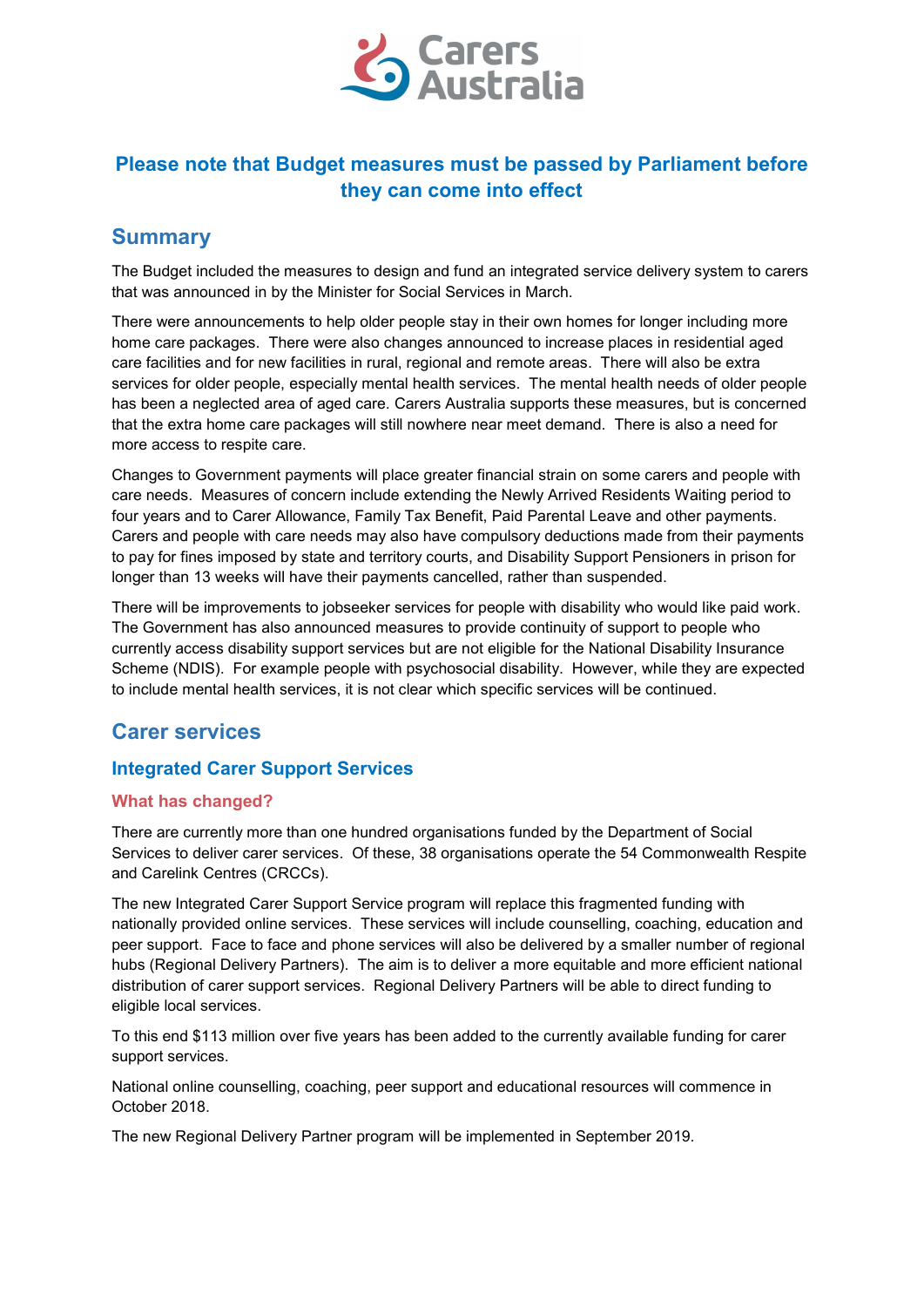

## Who does this affect?

The intention is that all carers seeking support services will have greater access to a more integrated and equitable system regardless of their own age or the age and condition of the person they are caring for and their location. Those who face challenges to accessing face-to-face services will have the option of accessing these services online.

# Aged Care and services

## More home care and residential aged care places

### What has changed?

The Government will increase spending on aged care over five years, with funding for residential aged care and for home care to be combined, so that it can more flexibly meet demand.

New funding of \$1.6 billion over four years will provide:

- 14,000 new high level home care packages over four years for people who do not yet have a package and for people waiting for higher level packages, bringing the number of new places to 20,000 since the 2017 Budget
- 13,500 residential aged care places
- \$40 million to develop aged care facilities in rural, regional and remote communities.

#### Who does this affect?

These measures are designed to give older people and their carers and family more choice, helping people to stay at home longer and offering more choice of residential aged care. There are currently around 100,000 older people waiting for home care packages or higher care packages and this measure will help to some extent to reduce the waiting list and waiting times.

## Mental health and dementia care support for older people

There will be a pilot program, costing \$5.3 million, to develop and invest in technological solutions to help people living with dementia, as well as helping their families and carers to develop skills and strategies for caring, so that they can live at home for longer.

The Budget will also fund (\$102.5 million) to support mental health needs, including through community mental health nurses for people over the age of 75 years living at home and people with a diagnosed mental disorder living in residential aged care facilities.

### Who does this affect?

These measures will provide additional support to older people with dementia and/or mental illness, as well as their carers and family members, both in their homes and in residential aged care facilities.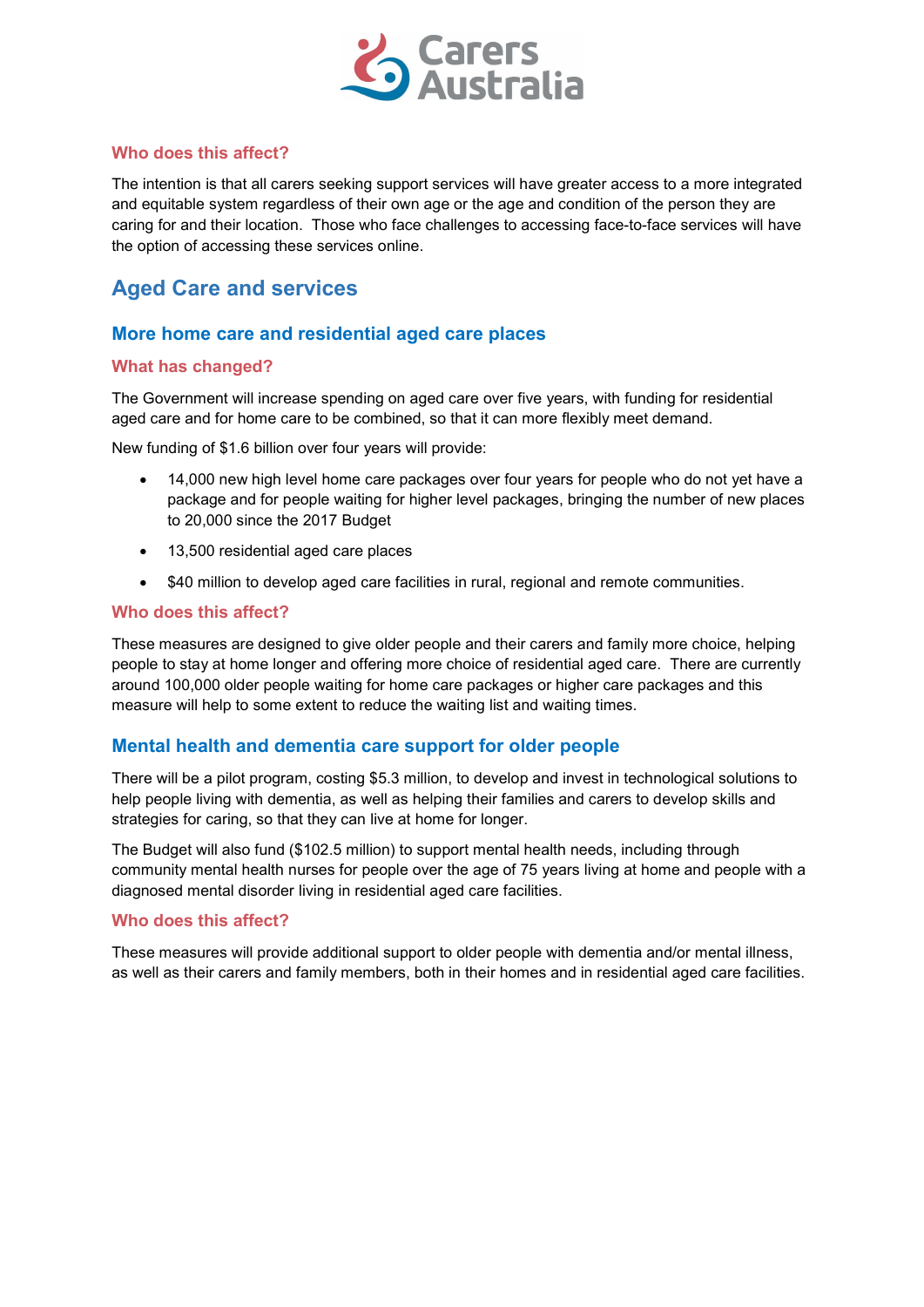

## Services to enable access to aged care

### What has changed?

Funding has been provided in the Budget to help people find and access services through:

- trialling four programs, including 30 aged care hubs and 20 community hubs (where members support each other), to help people find services and make choices about their needs (\$7.4 million)
- a new assessment model and process to be delivered by new national assessment workforce (from 2020), as well as complementary supports to providers, older people and carers and family members (\$29.2 million and \$14.8 million across two measures)
- publication and comparison of the ratings performances of residential aged care providers on the My Aged Care website from 2020 (\$8.8 million)
- improvements to the My Aged Care website
- interactive online checks for people aged 45 years and 65 years to help them find information make choices about their health, lifestyle and finances (\$6.5 million)

#### Who does this affect?

Older people and their carers will benefit from new ways to navigate the aged care system, including to find out about the performance of residential care providers, and to find information about the services that are available to support them.

It is intended that the assessment process for older people and their carers seeking support services will be made easier and quicker.

## Palliative care

### What has changed?

There will be early access to specialist palliative and end of life care support in residential aged care facilities to reduce hospitalisations and better support older people and their families (\$32.8 million).

### Who does this affect?

Older people and their carers will be better able to access palliative care in residential aged care facilities, so that people do not have to be moved to unfamiliar surroundings for end of life care.

## Disability Services

## Disability Employment Services

### What has changed?

Three hundred billion dollars will be invested in Disability Employment Services over four years, including an additional \$3 million over 10 years for new reforms expected to improve outcomes to jobseekers with disability.

The Government will also continue to consult with stakeholders to develop a new model for supported employment (working in Australian Disability Enterprises) that will be consistent with NDIS principles.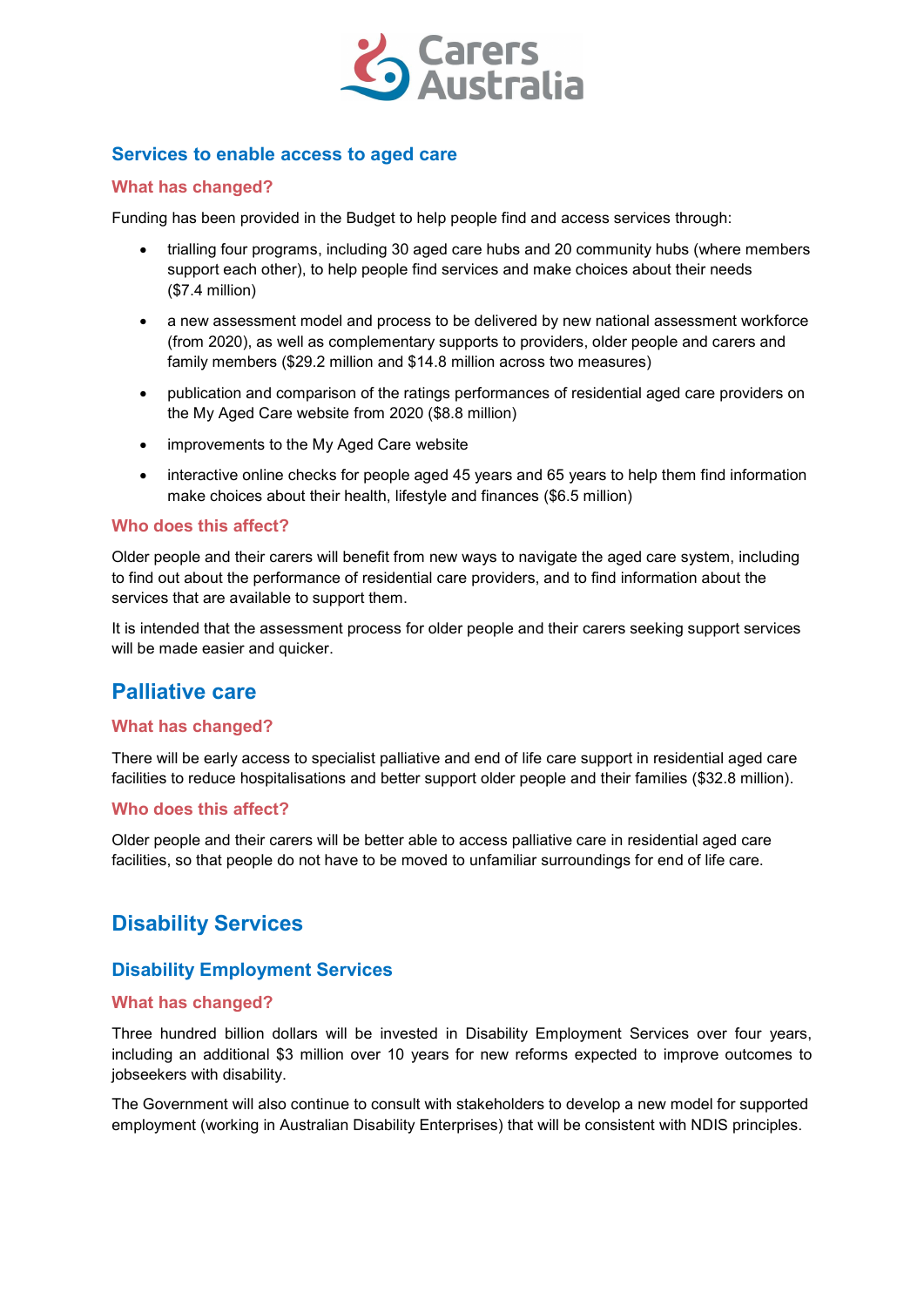

### Who does this affect?

People with disability seeking employment will get more help and have greater flexibility and choice when using specialist employment services. Providers will be better funded, including having more incentives to find sustainable employment, even for hard to place jobseekers.

People on NDIS packages who are employed or would like to be employed by specialist Australian Disability Enterprises will have more choice and control over the enterprises in which they work.

## Continued support for people ineligible for the National Disability Insurance Scheme

### What has changed?

Support will continue for a further five years (\$92.1 million) for people receiving support from programs currently transitioning to the NDIS.

#### Who does this affect?

At this stage, it is unclear which programs will be affected, including whether it will include carer services that are being absorbed into the NDIS.

## Advocacy services

#### What has changed?

There will be additional funding for organisations that provide NDIS advocacy services for people with disability.

#### Who does this affect?

People with disability will continue to have access to expert individual advocacy services as the NDIS enters full scheme.

## **Health**

## Improvements to Medicare and Pharmaceutical Benefits Scheme

### What has changed?

Overall funding for Medicare will increase by \$4.8 billion over four years.

New Medicare items (\$25.4 million) will include:

- a new pathology service for testing patients for mutations in the cystic fibrosis transmembrane regulator gene
- services to treat patients with idiopathic overactive bladder by percutaneous tibial nerve stimulation neuromodulation therapy
- processing and cryopreservation of semen to preserve fertility in post-pubertal males undergoing gonadotoxic treatment.

A number of newly listed medicines have been identified, including Carfilzomib/Kyprolis for refractory multiple myeloma, Ocrelizumab/Ocrevus for multiple sclerosis, Tenofovir/Truvada to prevent human immunodeficiency virus, Pembrolizumab/Keytruda for Hodgkin lymphonma, Nusinersen/Spinraza for spinal muscular atrophy, and Ribociclib/Kisqali for breast cancer. A further \$1 billion has been committed to list future drugs.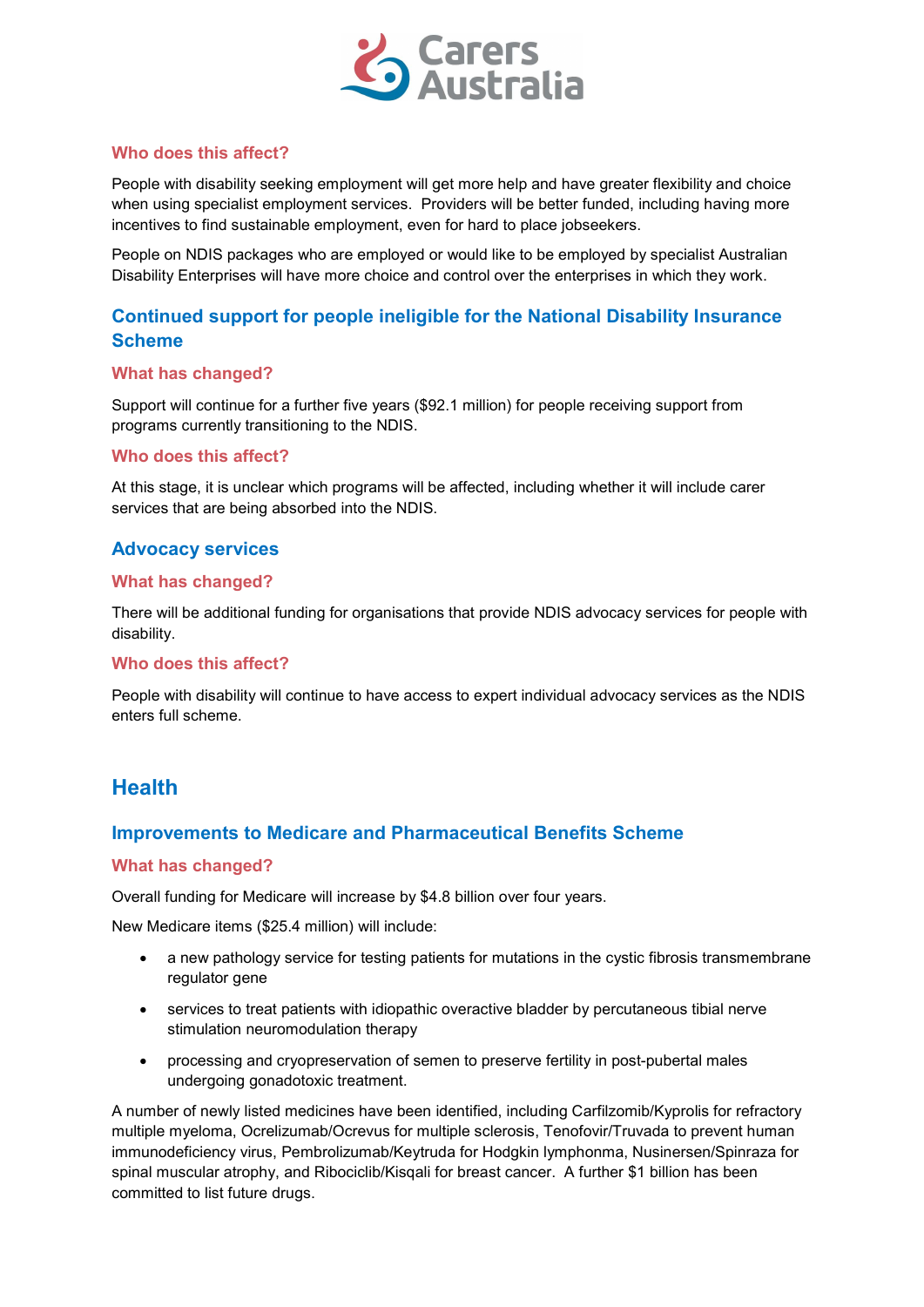

The Life Saving Drugs Program will also receive additional funding and pricing policies, similar to the Pharmaceutical Benefits Scheme (PBS), will be introduced.

There will also be savings (\$189.7 million) from implementing recommendations of the Medicare Benefits Schedule Review Taskforce, including by:

- adding new renal medicine items to fund dialysis services in very rural and remote regions
- restricting the use of urogynaecological mesh and adding new interim services to remove urogynaecological mesh
- making it easier to get a knee x-ray.

#### Who does this affect?

People, and their carers, with a number of illnesses using medications previously not covered by the PBS, including for some breast cancer and muscular atrophy treatments, will have access to low cost drugs.

## Social services and Centrelink payments

## Income testing the Carers Allowance

### Who does this affect?

New application of an income test means families with a household income of \$250,000 or more per year will no longer be eligible for Carer Allowance or the Child Health Care Card Only. All of the savings from this measure will be reinvested in carer services through the new Integrated Carer Support Services program.

#### Who does this affect?

It is expected that one per cent, or 7000 Carer Allowance recipients will be affected and around 400 holders of the Carer Allowance (Child Health Care Card Only).

## Extension of the Pensioner Loan Scheme

### What has changed?

Currently, the Pensioner Loan Scheme (PLS) enables part pensioners and some self-funded retirees to draw a fortnightly payment, up to the rate of Aged Pension, against the value of their assets, similarly to a reverse mortgage from a bank. The PLS is being extended from part pensioners and those self-funded retirees who would have some pension payable under the assets or income test, but not when both are applied together, to all pensioners and self-funded retirees, with payments increased to up to 150 per cent of the Aged Pension rate. The current interest rate of 5.25 per cent per annum will not change.

### Who does this affect?

Everyone over the age of 65 years who owns their own home (or another significant asset), will be able to draw on the value of their home to receive up to 1.5 times the rate of Aged Pension.

## Residency requirements for Government payments

### What has changed?

Announced in the Mid Year Economic and Fiscal Outlook (MYEFO) statement, the existing two year newly arrived residents waiting period, which applied to Carer Payment and other income support payments, was to be extended to three years and applied to payments that were not affected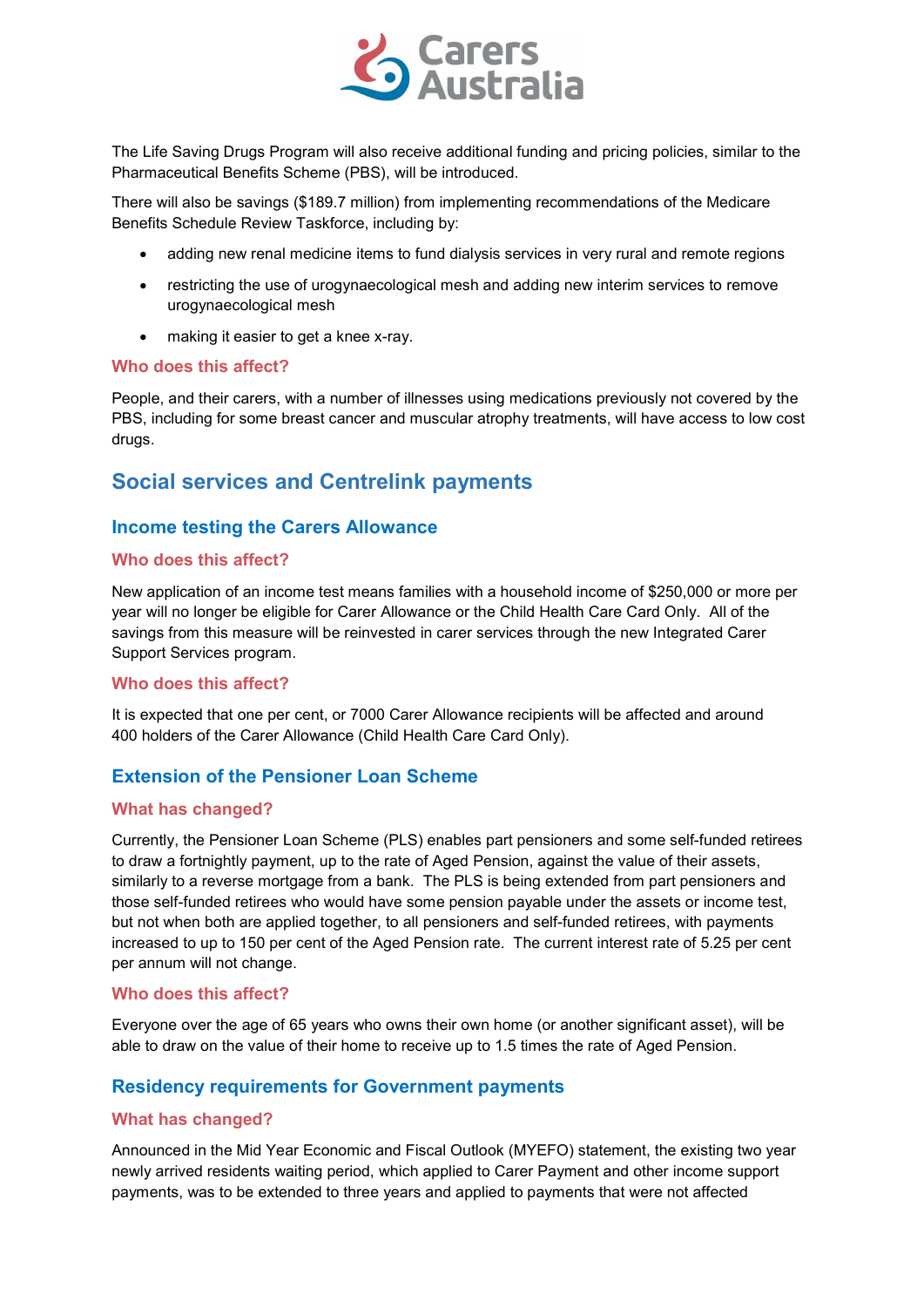

previously, including Carer Allowance, Family Tax Benefit and Paid Parental Leave. This measure proposes to extend the waiting period to four years.

This measure is opposed by Carers Australia and many other organisations, and was recently the subject of an Inquiry by the Senate Community Affairs Committee. The Committee will report on 18 May 2018.

It is not clear whether this measure will be passed by the Senate.

#### Who does this affect?

Carers and people with care needs who have less than four years' permanent residency, except for humanitarian entrants (asylum seekers and refugees).

## Reduce Centrelink call wait times

### What has changed?

The Government will provide funding of \$50 million, from other areas of the Department of Human Services, to reduce Centrelink call waiting times and processing times for claims and other documentation.

### Who does this affect?

People seeking information about payments, or lodging claims for payments, including for Carer Payment and Carer Allowance.

## Welfare Payment Infrastructure Project

#### What has changed?

The Government has committed to continuing the Welfare Payment Infrastructure Project (WPIT) to continue replacement of the ageing Centrelink IT system, with greater automation of the claim processing and payment system. This funding had been allocated in previous Budgets.

### Who does this affect?

There has been some additional automation for student payments and the next area of work will be for carer claims, processing and payments.

## Cancellation of Disability Support Pension for prisoners

### What has changed?

Currently, people receiving Disability Support Pension (DSP) who are serving prison terms can have their payments suspended for two years. This means that the payment can be immediately reinstated upon release. From 1 January 2019, DSP prisoners will have their payment cancelled after 13 weeks.

#### Who does this affect?

DSP recipients who are in prison for more than 13 weeks will have their payments cancelled (rather than suspended), so that they will have to reapply for DSP on their release.